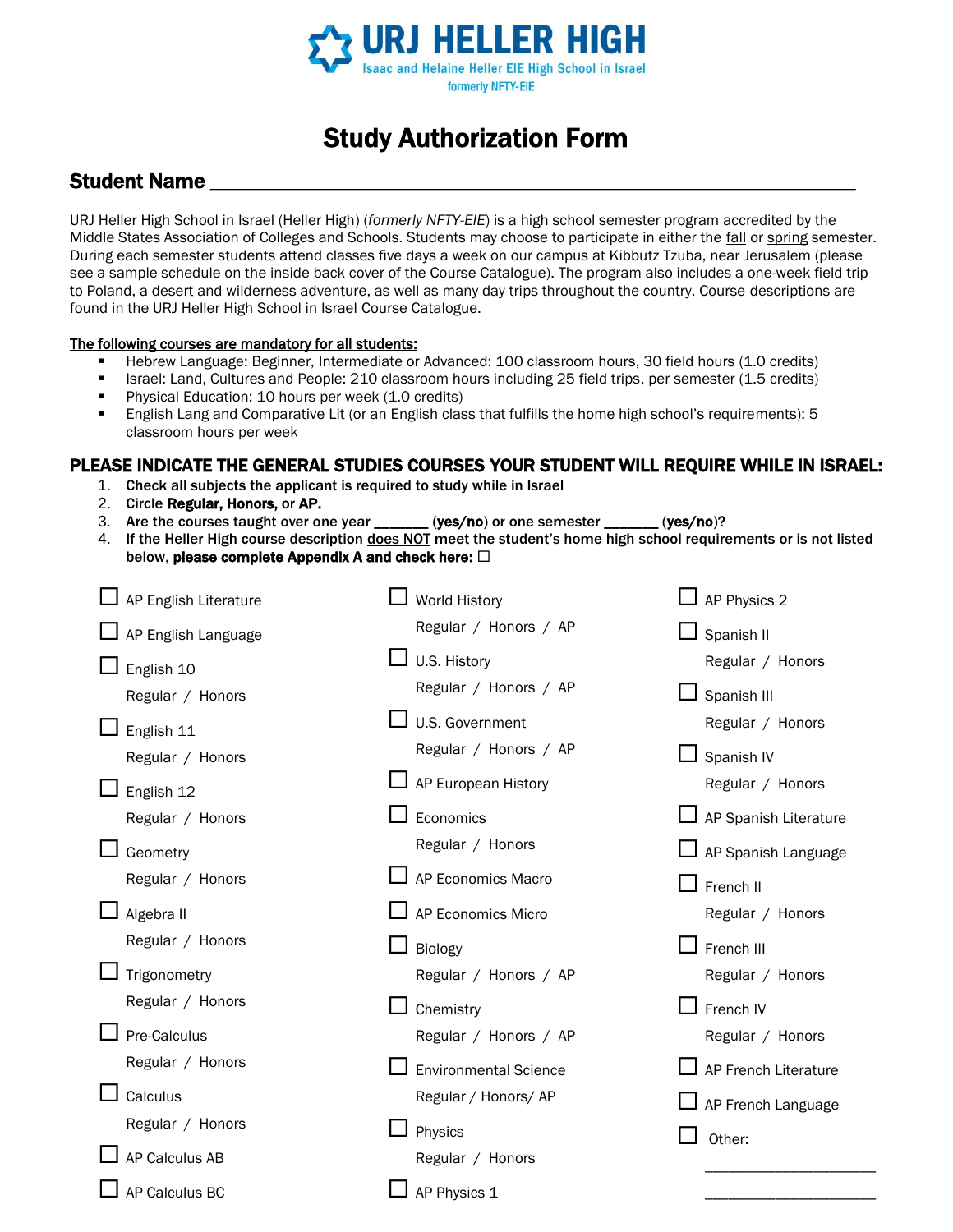## **URJ Heller High School in Israel Study Authorization Form (continued)**

### **IB (International Baccalaureate) Tutoring**

URJ Heller High offers short term tutoring to students enrolled in an IB programme elsewhere while they attend our program. Our experienced IB teachers will use the IB curriculum and syllabus as supplied by your school at home.



Important Notes:

- 1. Please be advised that each student and home high school is responsible for providing Heller High with a copy of the course syllabus for each course the student will take in Israel (excluding Israel: Land, Cultures and People and Hebrew Ulpan)
- 2. Private tutorials in courses not listed can be arranged at an additional cost. If you have any questions, please contact:URJ Heller High School in Israel, Phone Number (212) 650-4073, Fax (212) 504-8031, Email:<hellerhigh@urj.org>

### AUTHORIZATION FORM TO BE COMPLETED AND SIGNED BY PRINCIPAL, DEAN OR GUIDANCE COUNSELOR

I have read the Heller High course descriptions, approve the course of study as indicated above, and will grant full academic credit for the general studies, Physical Education, Hebrew, and Israel: Land, Cultures and People upon receipt of an official transcript from Heller High.

| PLEASE PRINT CLEARLY |  |  |
|----------------------|--|--|
|                      |  |  |
|                      |  |  |
|                      |  |  |
|                      |  |  |
|                      |  |  |
|                      |  |  |
|                      |  |  |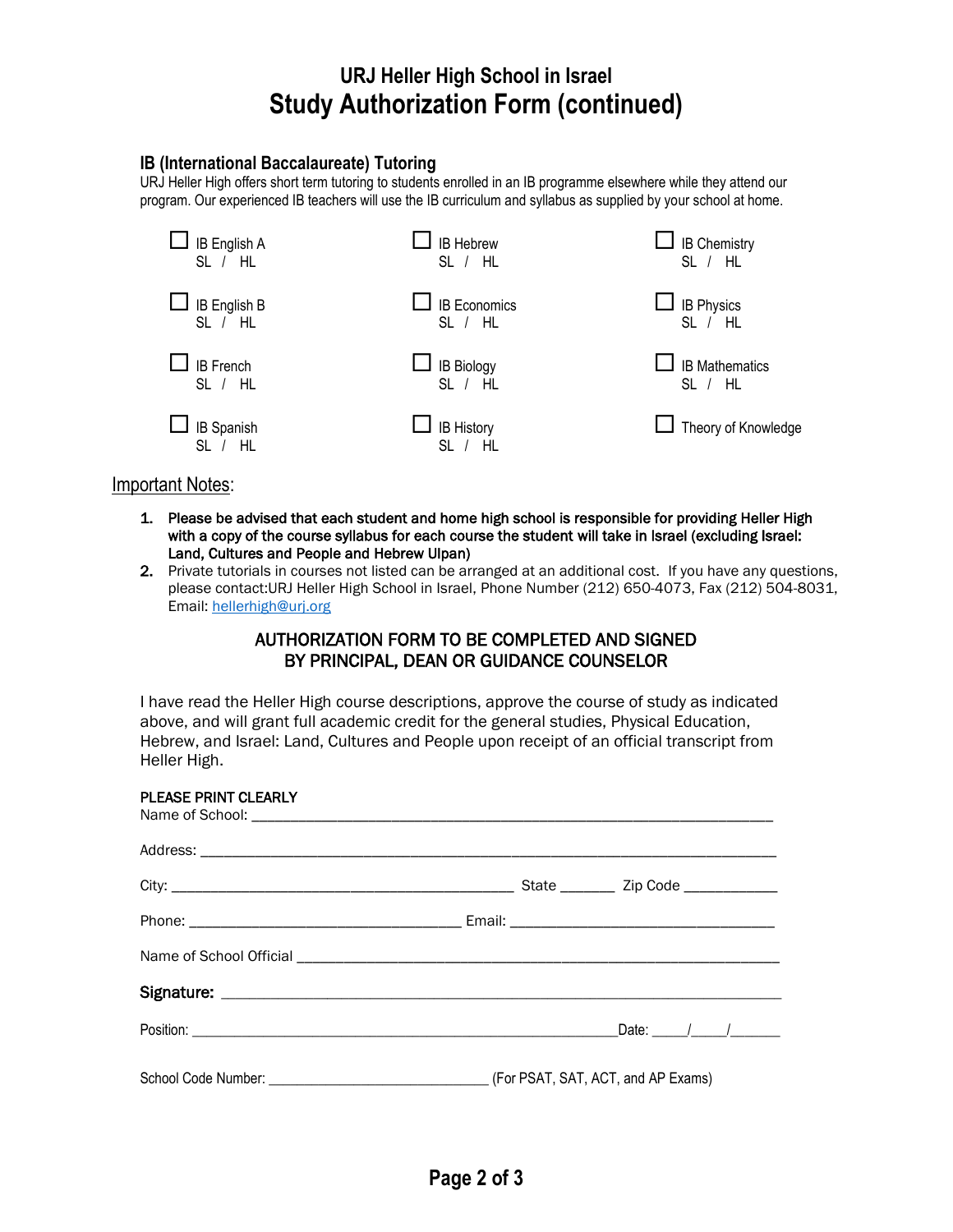URJ Heller High School in Israel

# Study Authorization Form (continued)

### Please return this form to the applicant's parent/s:

|                     | TO BE SIGNED BY PARENT | I have reviewed this Study Authorization Form as completed by the official at my child's school and accept the course |
|---------------------|------------------------|-----------------------------------------------------------------------------------------------------------------------|
| of study indicated. |                        |                                                                                                                       |
|                     |                        |                                                                                                                       |
|                     |                        |                                                                                                                       |

**Signature:** \_\_\_\_\_\_\_\_\_\_\_\_\_\_\_\_\_\_\_\_\_\_\_\_\_\_\_\_\_\_\_\_\_\_\_\_\_\_\_\_\_\_\_\_\_\_\_\_\_\_\_\_\_\_\_\_\_\_\_ Date: \_\_\_\_\_/\_\_\_\_\_/\_\_\_\_\_\_\_

This form may be uploaded to your Heller High account, e-mailed to [hellerhigh@urj.org,](hellerhigh@urj.org) or faxed to 212-504-8031.

> Please contact the URJ Heller High Director of Admissions with any questions, 212-650-4073.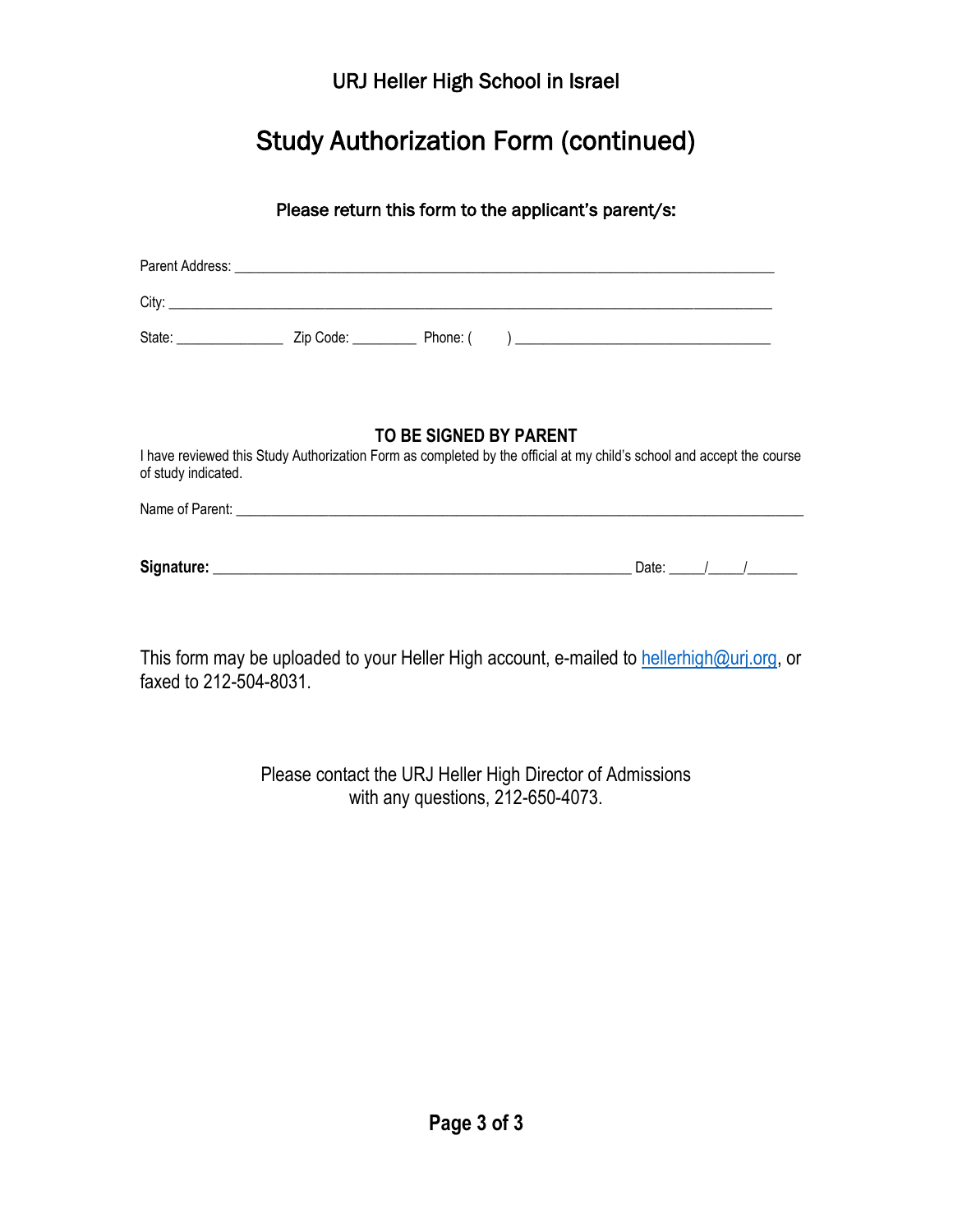

# **Study Authorization Form - APPENDIX A**

### **Name Name** *now <b>n now <b><i>n n n n n n n n n n n n n n*

Note: A separate copy of this form must be submitted for **every subject** that is different from your school's curriculum or is not a course generally offered by Heller High and listed on the Study Authorization Form. Please duplicate as necessary.

### **Part One: Special Study to be completed by school official**

Subject\_\_\_\_\_\_\_\_\_\_\_\_\_\_\_\_\_\_\_\_\_\_\_\_\_\_\_\_\_\_\_\_\_\_\_\_\_\_\_\_\_\_\_\_\_\_\_\_\_\_\_\_\_\_\_\_\_\_\_\_\_\_\_\_\_\_\_\_\_\_\_\_\_\_\_\_\_\_\_\_\_\_\_\_\_\_\_

**Section A**: Please explain, **in detail**, how and why the course as described in the Heller High Program Catalogue is different from your school's academic requirements. If the course is not included in the Heller High Program Catalogue, please describe. To best prepare our students for a smooth transition back to their home high schools from Heller High, we require as much detailed information as possible. Please attach a syllabus of the course as it is taught in your school, indicating those topics which the applicant needs to cover during the semester. Heller High makes every effort to accommodate most academic needs, provided we have all the necessary information.

 $\mathcal{L}_\mathcal{L} = \{ \mathcal{L}_\mathcal{L} = \{ \mathcal{L}_\mathcal{L} = \{ \mathcal{L}_\mathcal{L} = \{ \mathcal{L}_\mathcal{L} = \{ \mathcal{L}_\mathcal{L} = \{ \mathcal{L}_\mathcal{L} = \{ \mathcal{L}_\mathcal{L} = \{ \mathcal{L}_\mathcal{L} = \{ \mathcal{L}_\mathcal{L} = \{ \mathcal{L}_\mathcal{L} = \{ \mathcal{L}_\mathcal{L} = \{ \mathcal{L}_\mathcal{L} = \{ \mathcal{L}_\mathcal{L} = \{ \mathcal{L}_\mathcal{$ 

 $\mathcal{L}_\mathcal{L} = \{ \mathcal{L}_\mathcal{L} = \{ \mathcal{L}_\mathcal{L} = \{ \mathcal{L}_\mathcal{L} = \{ \mathcal{L}_\mathcal{L} = \{ \mathcal{L}_\mathcal{L} = \{ \mathcal{L}_\mathcal{L} = \{ \mathcal{L}_\mathcal{L} = \{ \mathcal{L}_\mathcal{L} = \{ \mathcal{L}_\mathcal{L} = \{ \mathcal{L}_\mathcal{L} = \{ \mathcal{L}_\mathcal{L} = \{ \mathcal{L}_\mathcal{L} = \{ \mathcal{L}_\mathcal{L} = \{ \mathcal{L}_\mathcal{$ 

 $\mathcal{L}_\mathcal{L} = \{ \mathcal{L}_\mathcal{L} = \{ \mathcal{L}_\mathcal{L} = \{ \mathcal{L}_\mathcal{L} = \{ \mathcal{L}_\mathcal{L} = \{ \mathcal{L}_\mathcal{L} = \{ \mathcal{L}_\mathcal{L} = \{ \mathcal{L}_\mathcal{L} = \{ \mathcal{L}_\mathcal{L} = \{ \mathcal{L}_\mathcal{L} = \{ \mathcal{L}_\mathcal{L} = \{ \mathcal{L}_\mathcal{L} = \{ \mathcal{L}_\mathcal{L} = \{ \mathcal{L}_\mathcal{L} = \{ \mathcal{L}_\mathcal{$ 

 $\Box$ 

 $\mathcal{L}_\mathcal{L} = \{ \mathcal{L}_\mathcal{L} = \{ \mathcal{L}_\mathcal{L} = \{ \mathcal{L}_\mathcal{L} = \{ \mathcal{L}_\mathcal{L} = \{ \mathcal{L}_\mathcal{L} = \{ \mathcal{L}_\mathcal{L} = \{ \mathcal{L}_\mathcal{L} = \{ \mathcal{L}_\mathcal{L} = \{ \mathcal{L}_\mathcal{L} = \{ \mathcal{L}_\mathcal{L} = \{ \mathcal{L}_\mathcal{L} = \{ \mathcal{L}_\mathcal{L} = \{ \mathcal{L}_\mathcal{L} = \{ \mathcal{L}_\mathcal{$ 

**Section B:** Please check **one** of the following:

It is your recommendation that the applicant:

| 1. $\Box$ Cover the missing material through independent study, arrangements to be worked out between the home |
|----------------------------------------------------------------------------------------------------------------|
| high school and parents.                                                                                       |

- 2.  $\Box$  Participate in the regular URJ Heller High course but complete any extra work as an independent study, which has been previously arranged with the home high school, without supervision.
- $3. \Box$  Participate in the regular URJ course but have supplementary tutoring as necessary (up to two hours/week) to complete the academic requirements as detailed here.
- 4. URJ Heller High will arrange for the student to have a private tutorial to study this subject.
- 5. URJ Heller High will arrange for the student to have a private course in to study this subject.

### Signature of School Official: **and the set of School Set of School Set of School Set of School Set of School Set of School Set of School Set of School Set of School Set of School Set of School Set of School Set of School S**

Date:  $/$  /

**Appendix A Page 1 of 2**